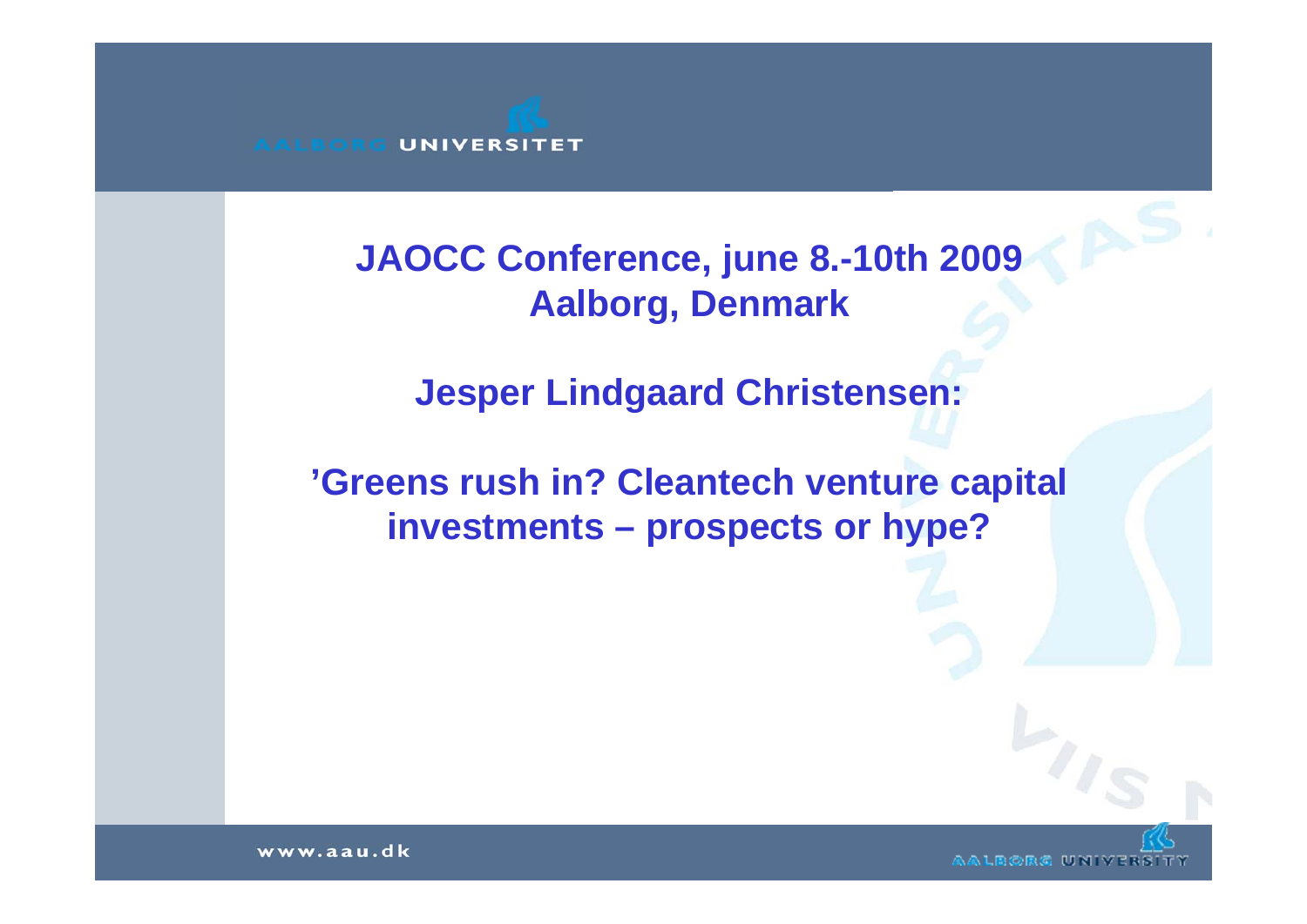# **Objectives**

**Industry dynamics and the investments into this industry. Compatible with the venture capital model?**

**Paradox: Denmark has outstanding strongholds conducive to attracting vc investments but all growth in vc investments are foreing vc firms. Why?**

**Mapping of investment trends and –segments**

**Understand the dynamics of the industry from an investor perspective**

**Specific point :** 

**VC investment focus moved from ICT to biotech to cleantech. Based on rational expectations of the prospects related to the industry or 'follow the leader' effects?** 

**Generally – two broad issues:**

- **1. Investment criteria for venture capital investments?**
- **2. How does changes in investment focus (industries) take place?**

**The second is profoundly under-researched**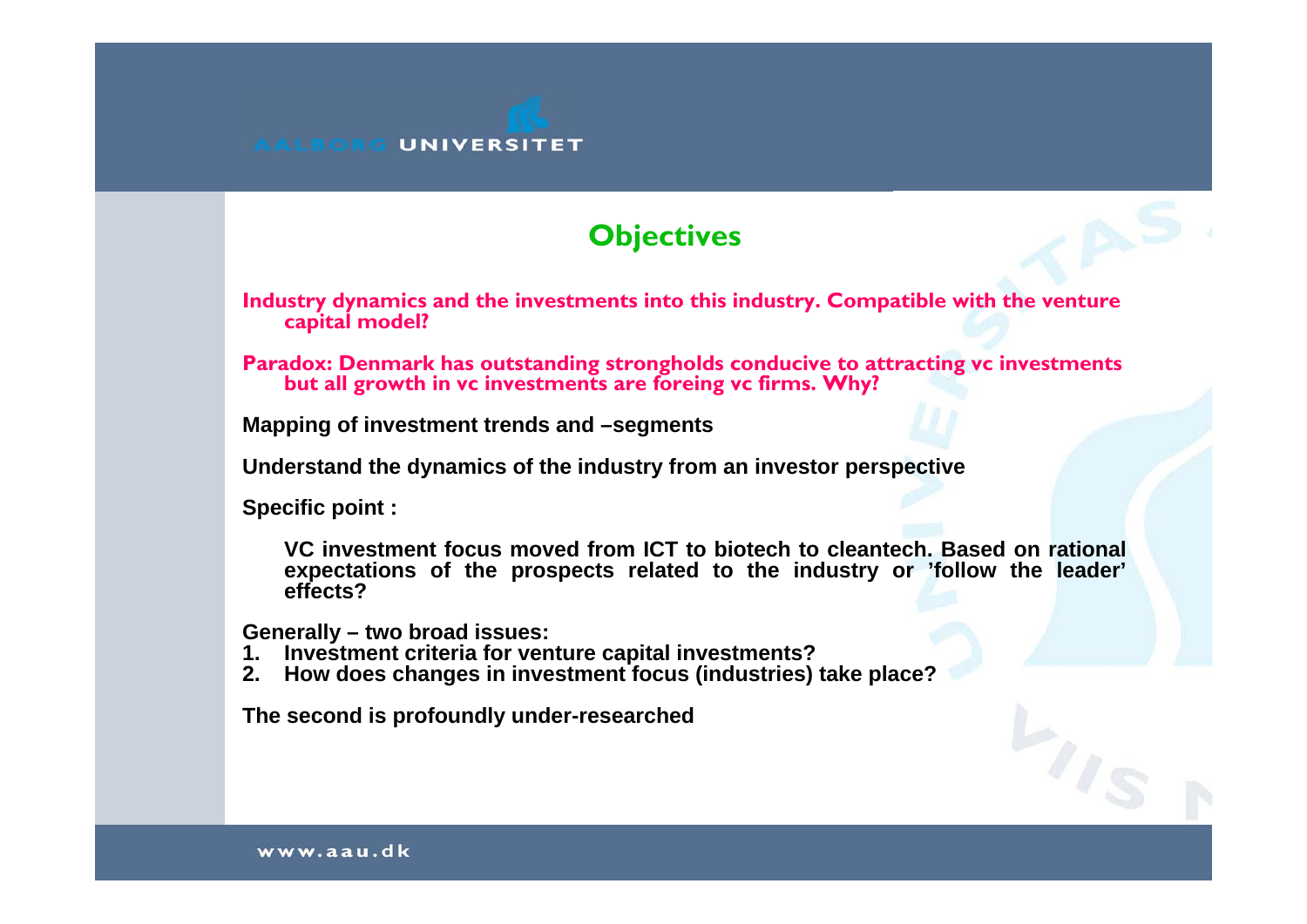#### **Investment trends - Denmark**

**Cleantech investments by investor type. 0501001502002503002000 2001 2002 2003 2004 2005 2006 2007Foreign inv Danish inv Why no growth in Danish investments??Investment trends –worldwide growth. 3rd most popular inv.target.**

**Source: Vækstfonden, 2008**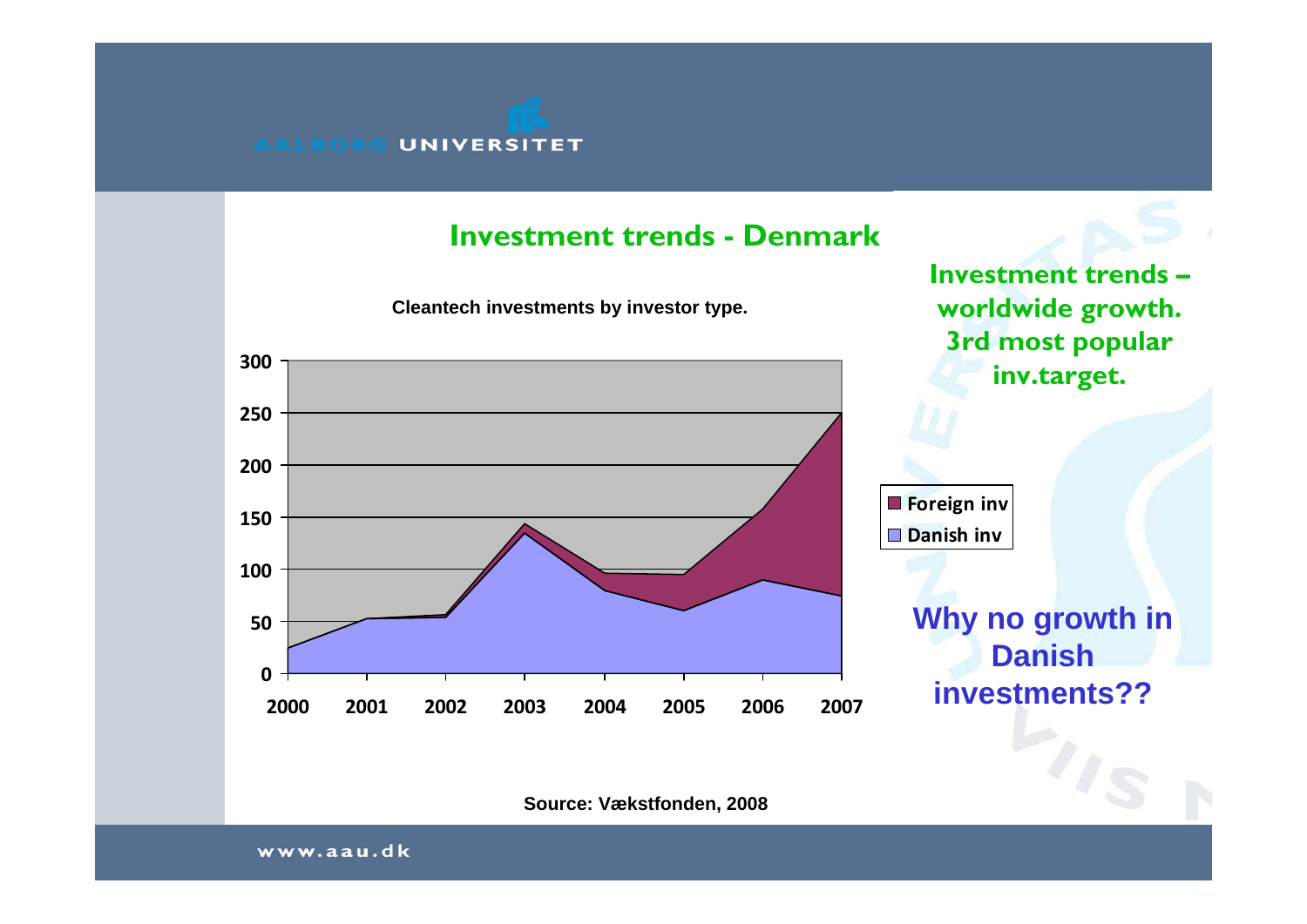# **Drivers in the evolution of industries**

- • **Klepper et al. and numerous contributions in industrial dynamics literature**
- $\bullet$ **Specifically for cleantech:**
- •**environmental problems**
- •**increases in energy prices**
- •**Regulation**
- •**Innovations and productivity**
- $\bullet$ **CSR (ESR)**
- •**Political pressures, consumer demand**
- $\bullet$ **Many segments are fast growing, large markets – Venture capital**

**Cleantech – compatible with the venture model?:**

**scaleablefamiliarity to previous investments time horizon and capital for development IPRSTRONGHOLDS**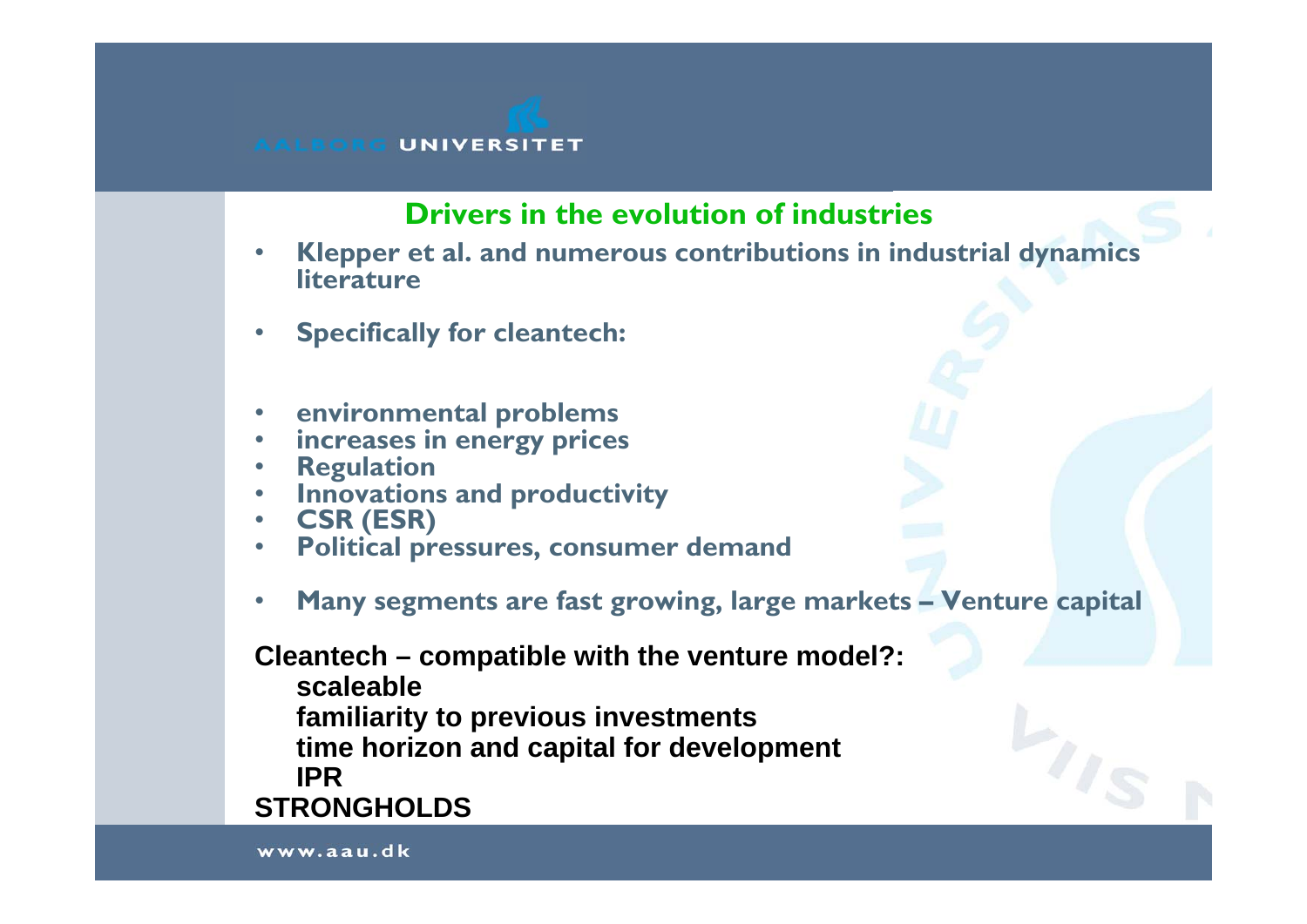# **Strongholds Denmark**

**Danish strongholds in this industry:**

**air pollution, filters and catalysts,** 

- •**enzymes with 60% of world production.**
- $\bullet$ **waste water cleaning,**
- $\bullet$ **fuel cells,**
- $\bullet$ **recycling,**
- •**bio mass, and**
- •**wind**

**Many of these strongholds were stimulated by government funded research.**

# **Illustrations:**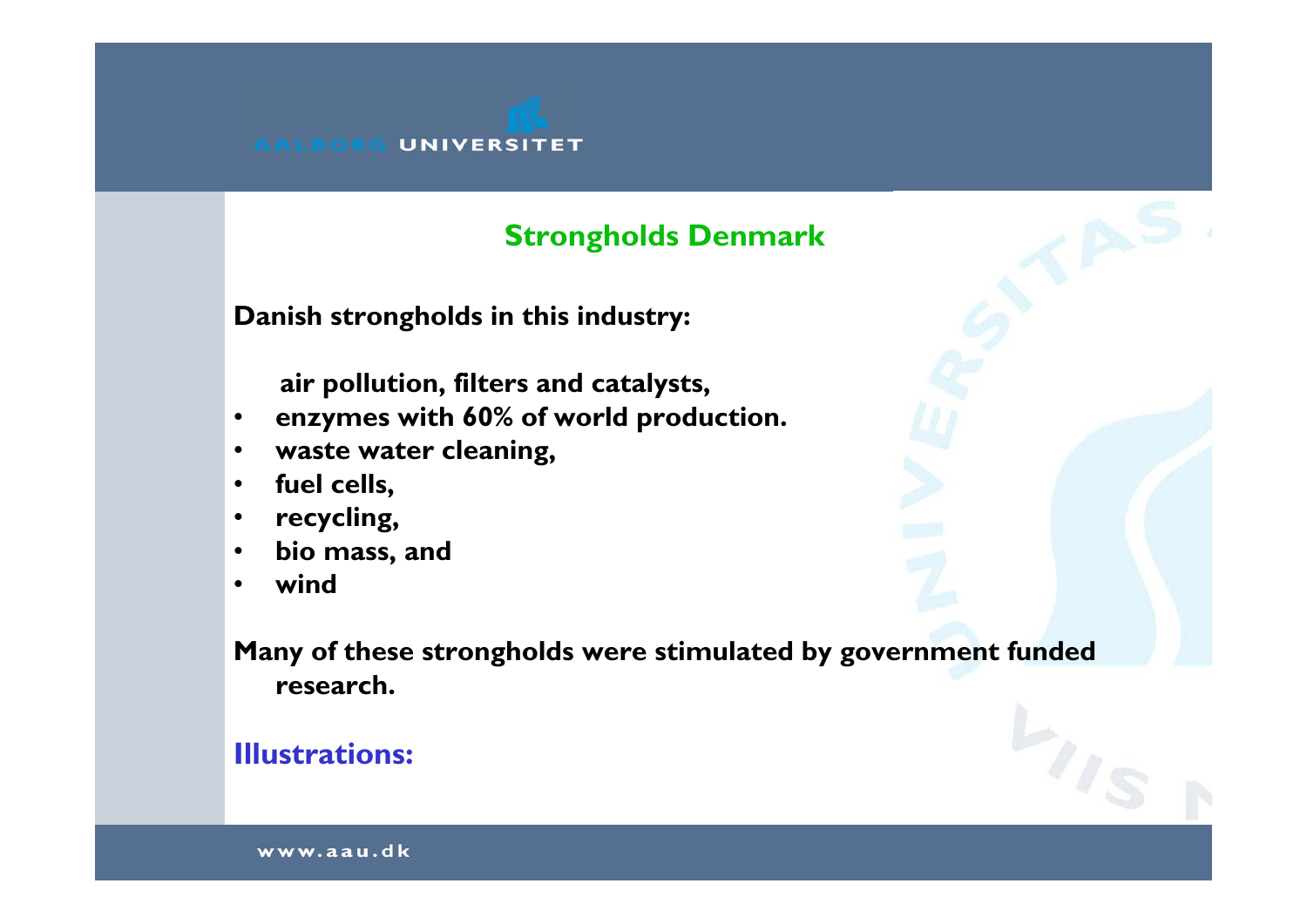## **Strongholds - Denmark**

### **Revenues from equipment for limiting air pollution as pct. Of GDP**



Source: EU-Commission 2006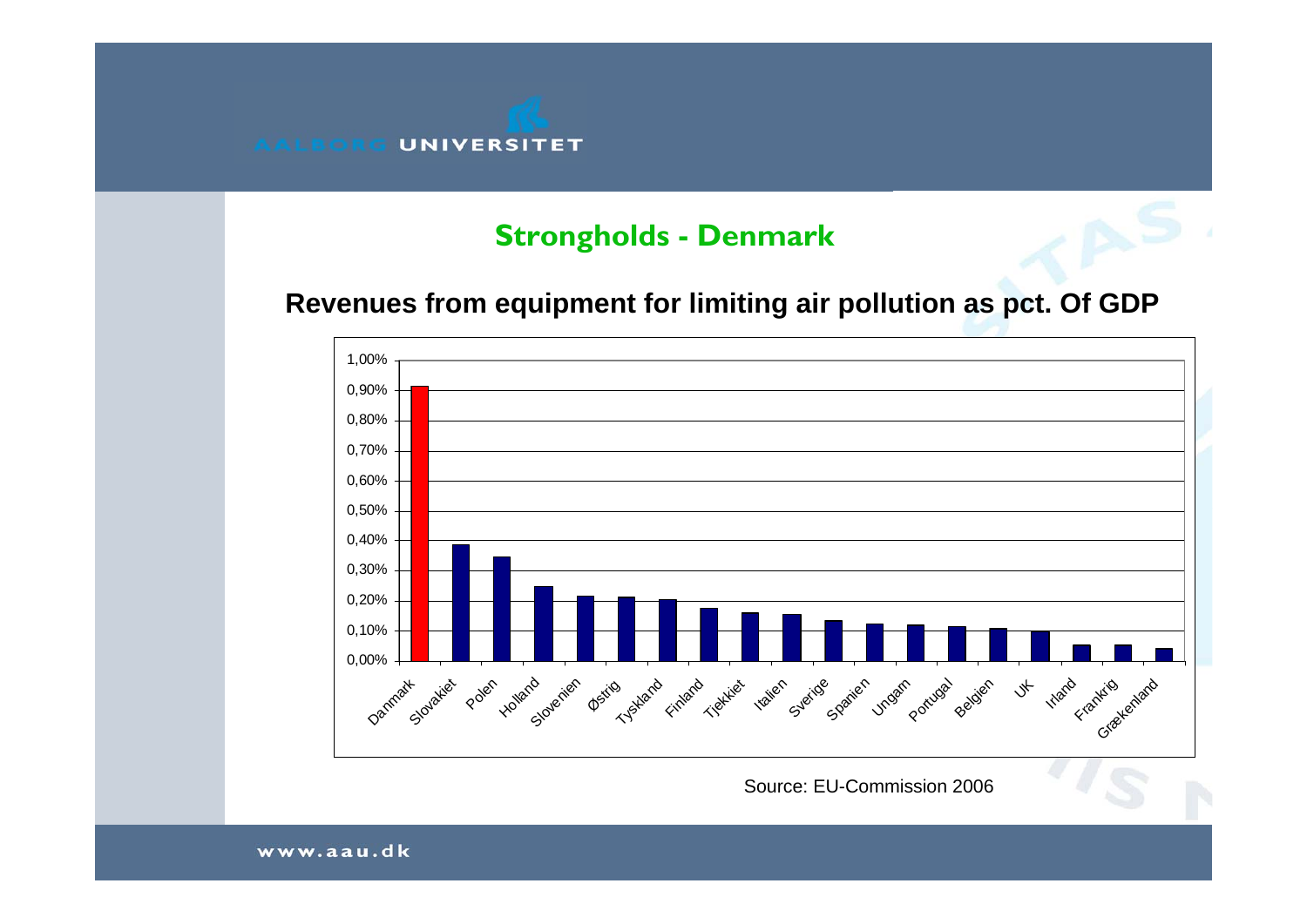### **Strongholds - Denmark**

**Revenues in environmental technologies as percentage of GDP, 2004, recycling, water, air.** 



**Source: EU-Commission 2006 and The Growth Fund, Denmark.**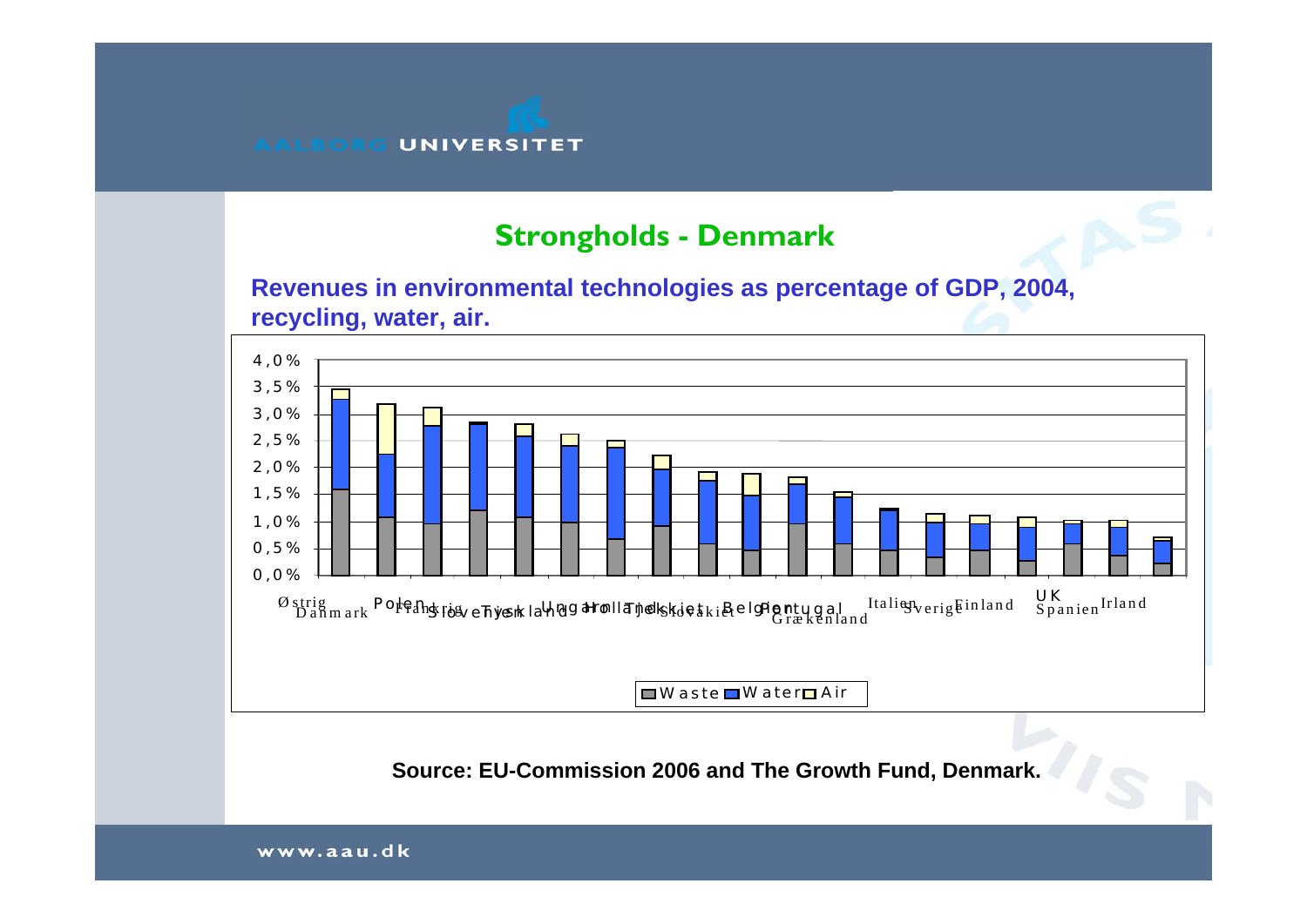**Changes in Industry targets – inertia due to…**

**Requires competences, which in turn takes specialisation**

**Investments in building these**

**Takes time to diversify**

**Networks need to be build – inv. In cleantech = b2b – networks.**

**Success stories, Danish VC market not matured, public funding**

**Exit routes**

**Mutual learning and synergies through industry mass**

**Mix of pioneers and conservatism. Back-funding inst. Evergreen funds rare**